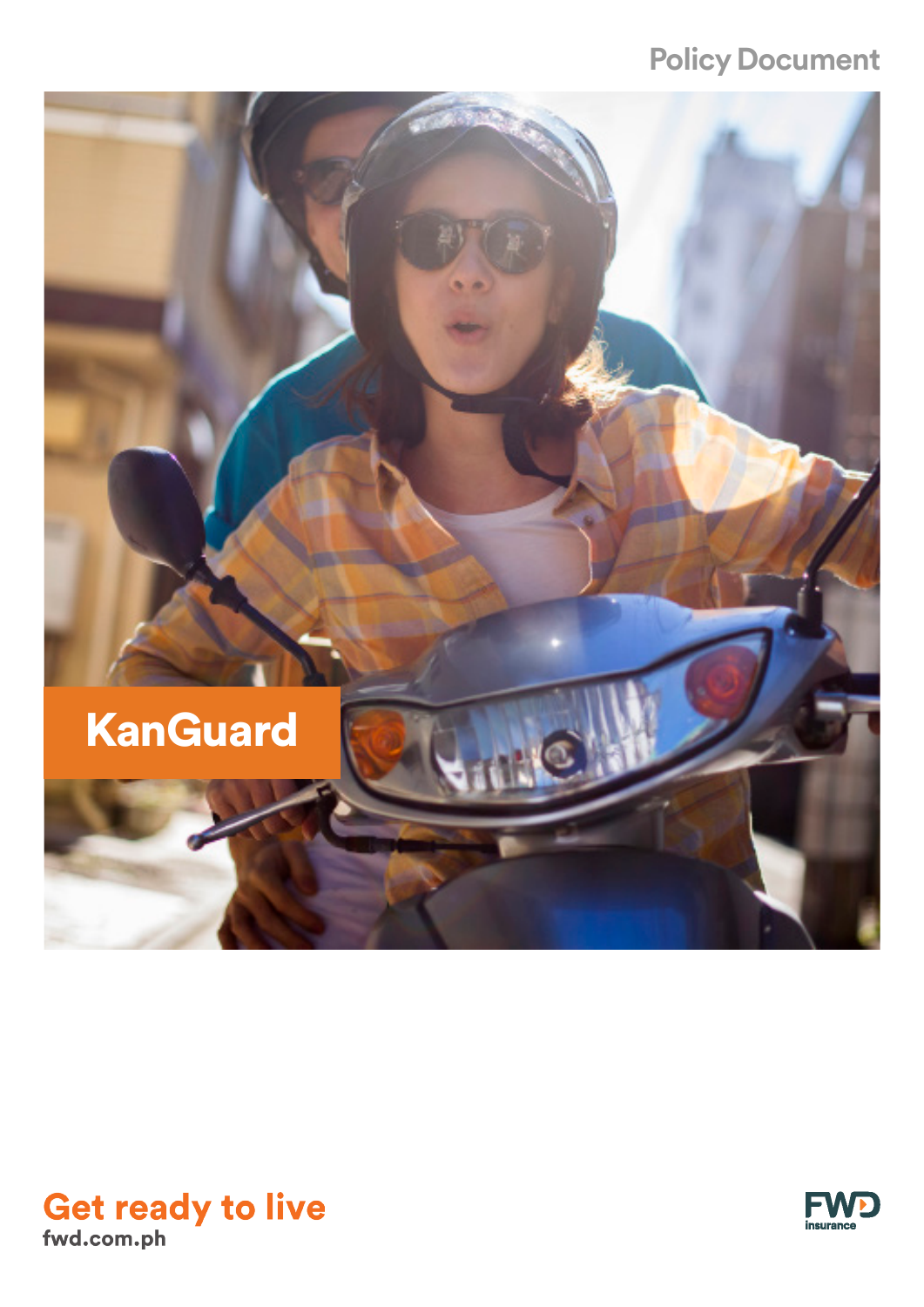# Quick reference

| <b>About this policy</b>                               |                          |
|--------------------------------------------------------|--------------------------|
| Your benefits at a glance                              | $\overline{\mathbf{2}}$  |
| What you are covered for                               | $\overline{\mathbf{3}}$  |
| Accidental death benefit                               | $\preceq$                |
| Disability benefit                                     | $\overline{\mathcal{S}}$ |
| Surrender benefit                                      | 3                        |
| <b>Making a claim</b>                                  | 4                        |
| What we do not cover                                   | 4                        |
| <b>Starting, changing or ending this policy</b>        | 5                        |
| When this policy starts                                | $\,$ 5 $\,$              |
| Canceling this policy                                  | $\,$ 5 $\,$              |
| When this policy ends                                  | $\,$ 5 $\,$              |
| Making changes to this policy                          | 6                        |
| Reinstating this policy                                | 6                        |
| The main people under this policy                      | $\overline{7}$           |
| Policy owner (you)                                     | $\overline{7}$           |
| Insured person                                         | $\overline{7}$           |
| <b>Beneficiaries</b>                                   | 8                        |
| Disqualification of beneficiaries due to unlawful acts | 8                        |
| Types of beneficiaries<br>Substitute beneficiaries     | 8<br>$\mathcal{Q}$       |
| <b>Premiums</b>                                        | 11                       |
| When you need to pay your premium                      | 11                       |
| What happens if you do not pay your premiums           | 11                       |
| <b>Keeping it legal</b>                                | 12                       |
| <b>Important words and phrases</b>                     | 14                       |
| Table of Cash Values and Reduced Paid-up Coverage      | 17                       |

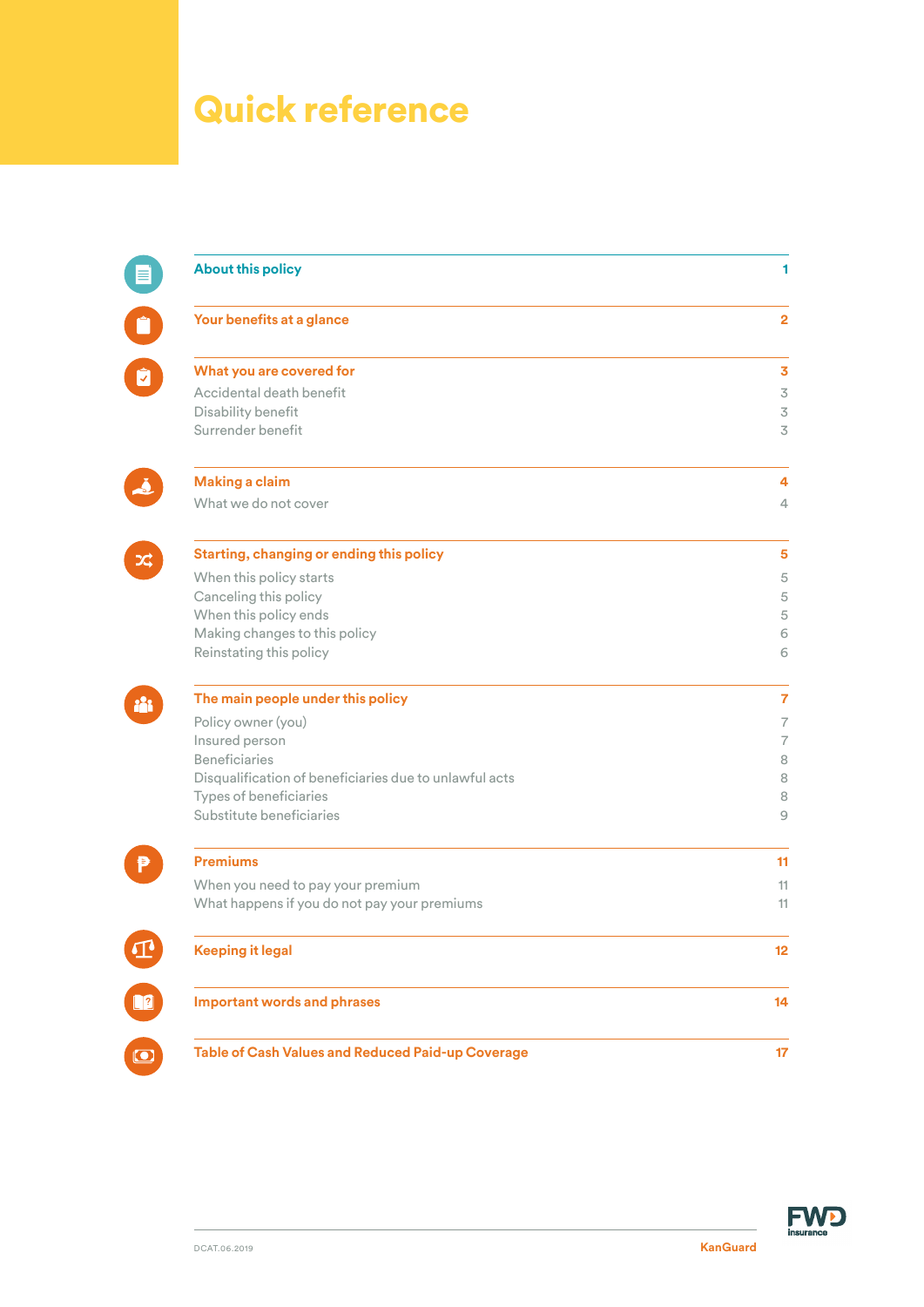

## About this policy

**Thank you for choosing FWD. We're pleased to be protecting you, so you can focus on living life to the fullest.** 

## **Easy to read**

We're here to change the way you feel about insurance–starting with this document. We've made it easy to read, so you can understand your benefits and what you are covered for.



 **We highlight important information like this. Read these carefully.**

## **Words with special meaning**

Some words in this policy have special meaning. We show those meanings on page 14 (Important words and phrases). Please refer to this section when you need to.

Accident Beneficiaries Benefit amount Claimant Cash value **Disability** 

Effective date Endorsement Expiry date Insured person Medical practitioner Policy

Policy data page Policy owner Premium due date Terrorist act, terrorism We, us, our You

## **What makes up this policy**

This insurance policy is made up of the documents listed below. We will provide them to you in electronic form. You may also request for a paper version to be provided to you.

- This policy document.
- The policy data page.
- The application form and any documents you provided with it.
- Any policy endorsement.
- The rewards terms and conditions.



 **A policy endorsement is the document we provide to tell you about any official change to this policy.** 

#### **Questions?**

Please call our Customer Connect Hotline at +632 8888 8388. We are here for you 24/7.

For and on behalf of FWD Life Insurance Philippines.

Japen Hendrik T. Cheney

**Jasper Hendrik Cheng Chief Financial Officer**

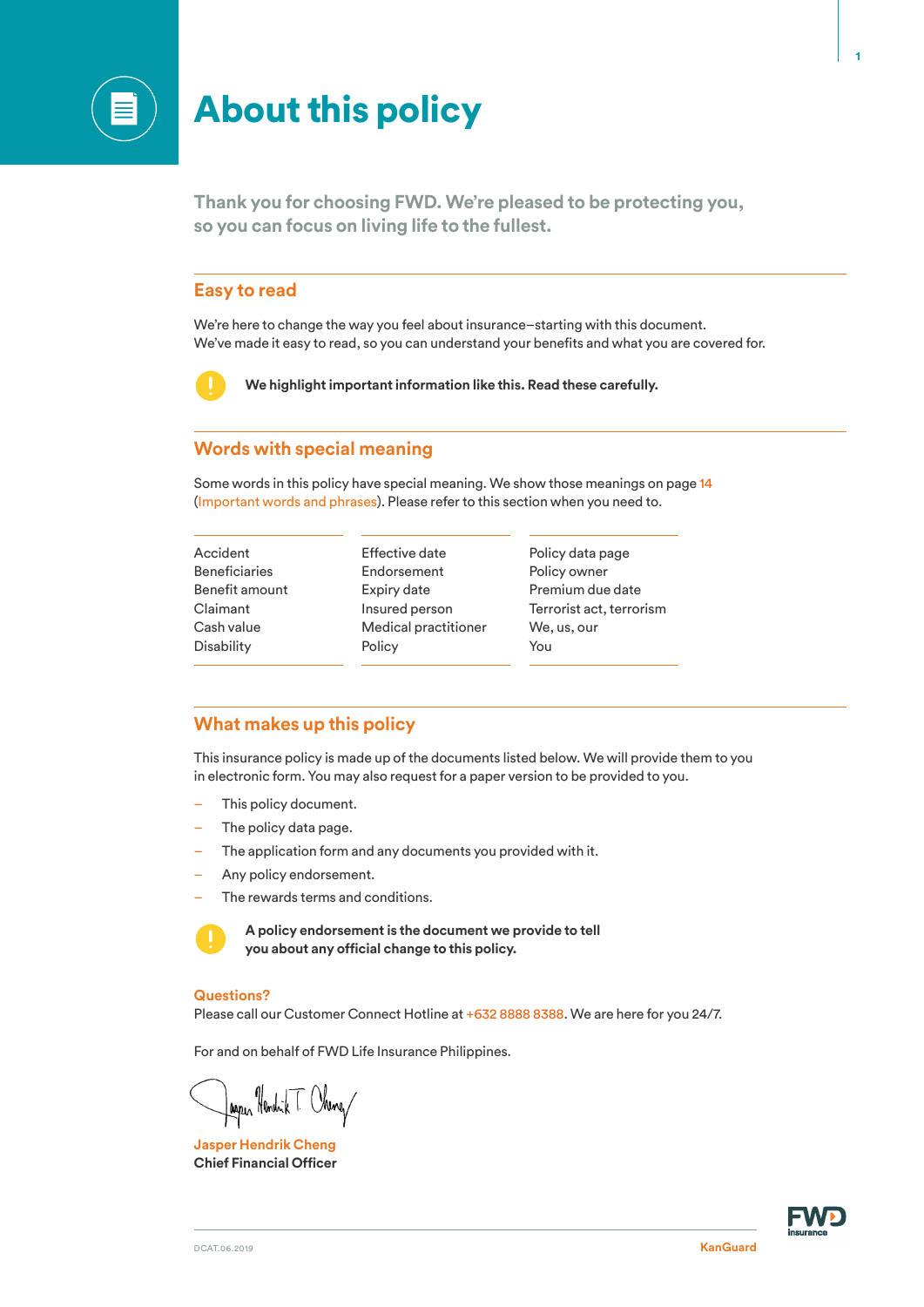

**This policy pays a lump sum if the insured person dies as a result of an accident, or becomes disabled as a result of a terrorist act.**



This is a simplified diagram of the benefits. For more important details, see page 3 (What you are covered for).

## **This is a protection product**

This **KanGuard** policy is a protection product and does not contain any savings or investment components. This policy provides death benefit, disability benefit, or surrender benefit (if this policy has a cash value).

## **This product is non-participating**

This policy does not share in any profit of FWD.

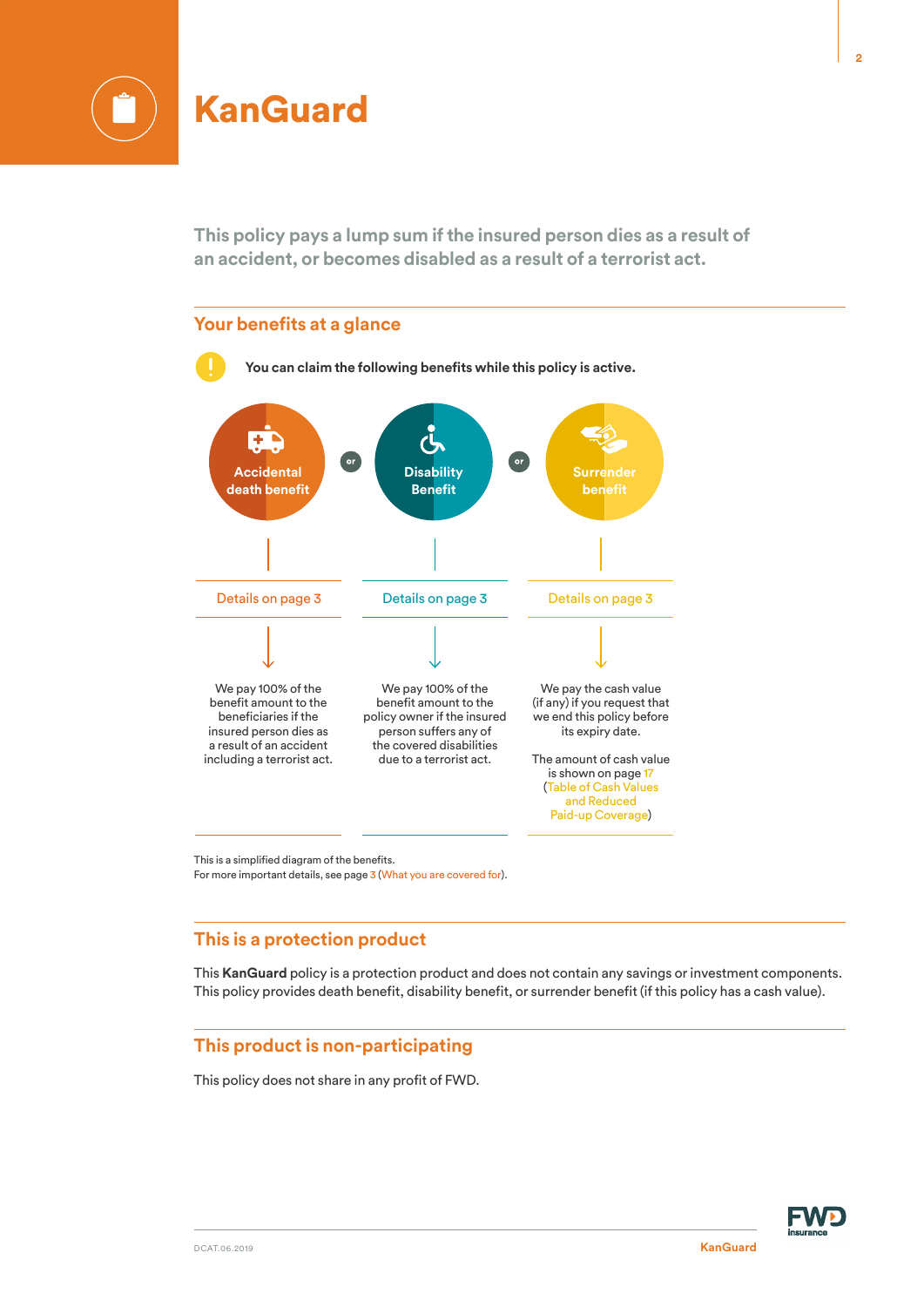

## What you are covered for

**In this section, we explain what benefits you are covered for, and any conditions that apply to those benefits. General exclusions also apply. See page 4 (What we do not cover).** 

**You can claim the following benefits while this policy is active.**



We pay 100% of the benefit amount, to the beneficiaries if all of the following conditions are met:

- the insured person dies as a direct result of an accident, including terrorist act; and
- the death occurs within 180 days from the date of the accident, including terrorist act.



We pay 100% of the benefit amount, to the policy owner if all of the following conditions are met:

- the insured person suffers any of the disabilities shown on page 14 (Important words and phrases) due to a terrorist act;
- the disability is confirmed by a medical practitioner; and
- the disability occurs within 180 days from the date of the terrorist act.



We pay the cash value of this policy shown on page 17 (Table of Cash Values and Reduced Paid-up Coverage) to the policy owner if the policy owner requests that we end this policy before its expiry date.

The policy owner cannot reinstate this policy after the surrender benefit is paid.

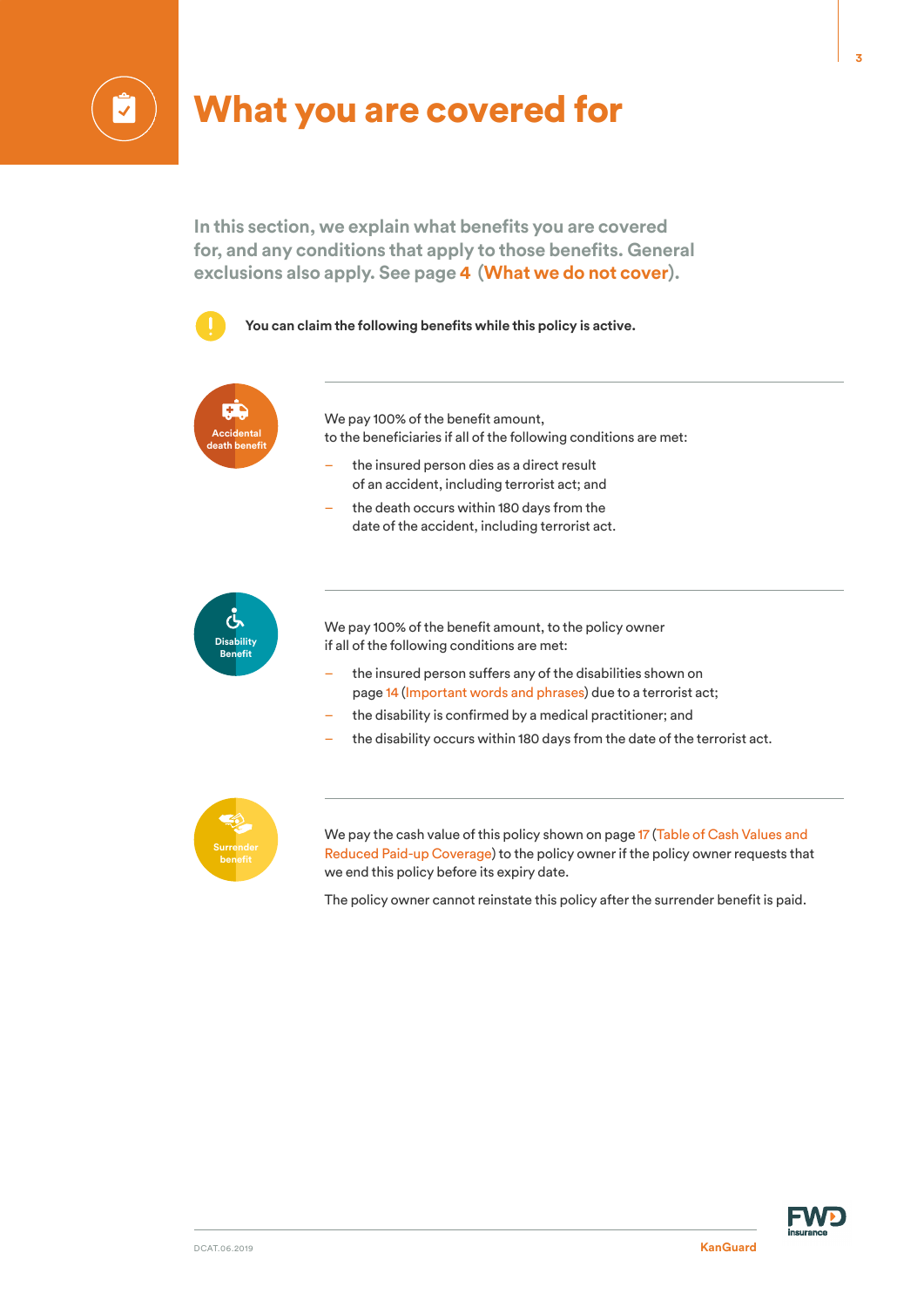

## Making a claim



**When the unexpected happens, call our 24/7 Customer Connect Hotline at +632 8888 8388. We will assign the claimant to a Claims Ambassador to assist in the process.**

To make a claim for this policy, we need to receive signed claim forms and any other information that we need. We will not be able to process the claim until we receive this information and the signed claim documents.

We are not responsible for any of the costs of filling in any form or getting any documents or reports

#### **What you or the beneficiary needs to do**

You or the beneficiary must make every effort to submit a claim to us within 90 days after the insured person's death or diagnosis of a disability as it is difficult to assess claims after the 90-day period. The claim will not be declined or reduced if there were good reasons for not submitting on time.



 **Claims may be delayed or even declined if we receive them after 90 days unless there were good reasons for not submitting on time. Don't risk it!** 

#### **What we pay**

We will assess the claim, and if it is valid, we will pay the benefits less any premiums due from this policy.

### **Benefit limit**

We will pay a maximum of ₱500,000 only across all your KanGuard policies. All premiums paid for any excess coverage will be refunded without interest earnings.

### **What we do not cover**

This policy has certain exclusions. These are situations where we will not pay the benefit. See exclusions below that apply.

| Unlawful acts | We will not pay any benefit if the claim arises from the policy owner<br>or the insured person committing any illegal or unlawful act<br>(including terrorist acts). |  |
|---------------|----------------------------------------------------------------------------------------------------------------------------------------------------------------------|--|
| <b>War</b>    | We will not pay any benefit if the claim arises from war or<br>any act of war (whether declared or not), or any civil or military uprising.                          |  |

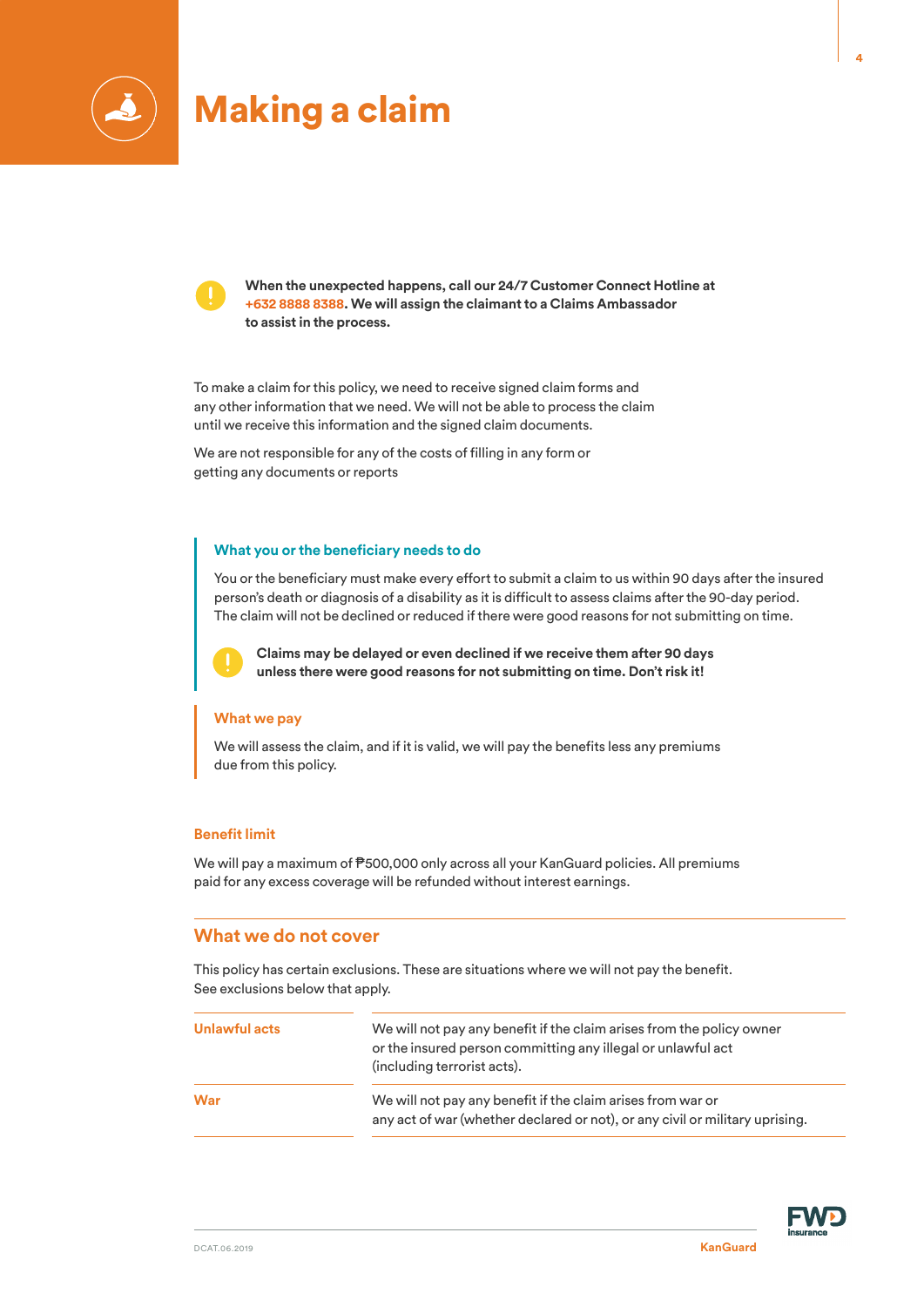

# Starting, changing or ending this policy

**This section explains when this policy starts and ends, how to make changes to this policy, and how to reinstate this policy.**

## **When this policy starts**

This policy and insurance coverage starts on the effective date shown on the policy data page.

If we need to count any period of time, such as a year or month, under this policy, we start from the effective date.

#### **Receiving this policy**

This policy is in electronic form and it is deemed received by you one day after its effective date. A paper version is available at your own cost.



**This policy is accessible and downloadable in FWD Tapp, your easy-to-use policy servicing app**

## **Canceling this policy**

You can cancel this policy by sending us a written request within 15 days after this policy has been electronically delivered to you.

Upon cancellation, we will return all paid premiums for this policy without interest earnings on the refunded amount. If a claim is payable for this policy, we will not refund the premiums.

## **When this policy ends**

This policy ends on the earliest of the following:

- on the date of the insured person's death;
- on the date of the terrorist act where the disability benefit becomes payable;
- on the date we approve your request to surrender or cancel this policy;
- on the expiry date of this policy shown on the policy data page; or
- on the premium due date, if you have not paid your premium for this policy within the 31-day grace period and the cash value is zero.

**The claimant can claim the benefit after this policy ends if the insured person's death or diagnosis of a covered disability happened before this policy ended.**

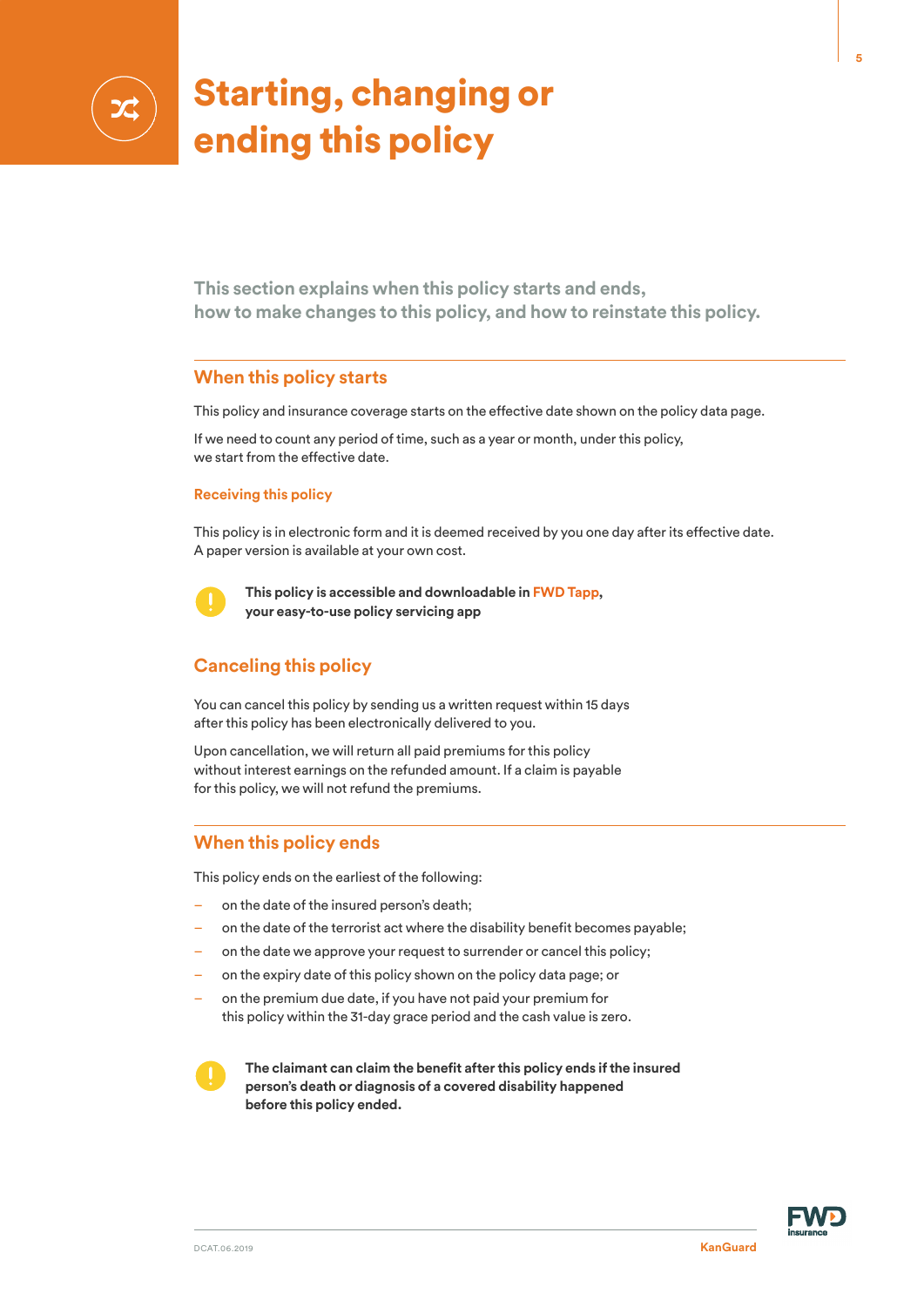## **Making changes to this policy**

You can ask us to make a change to this policy at any time. Minor changes such as change of contact information can be made through our 24/7 Customer Connect Hotline at **+632 8888 8388**. Major changes to this policy such as "change in beneficiaries" will require you to submit the policy change form.

We will provide a letter documenting the change when we approve the changes.

#### **Have irrevocable beneficiaries or assignees**

You will need written permission from all irrevocable beneficiaries or assignees if you are making a change that will reduce any benefit they can receive under this policy. See page 8 (Types of beneficiaries) to find out more about irrevocable beneficiaries.



**This policy is not changed unless we give you a policy endorsement.** 

## **Reinstating this policy**

#### **If this policy has changed to reduced paid-up coverage**

If this policy has been changed to reduced paid-up coverage because your premiums were not paid and it is still active, you can apply to reinstate (restart) this policy within three years from the date your premiums were not paid.

If we approve your reinstatement application, this policy will no longer be reduced paid-up coverage, and the original benefit amount will apply.

#### **If this policy ended because premiums weren't paid**

You can apply to reinstate (restart) this policy within three years from the date this policy ended because the premiums were not paid. You cannot reinstate this policy if you surrendered this policy and received the policy cash value.

If we approve your reinstatement application, the policy benefits will be effective from the date we reinstate this policy.



**The policy benefits will restart from the date we reinstate this policy.**

#### **What you need to do**

To reinstate this policy, do the following.

– Call our 24/7 Customer Connect Hotline at **+632 8888 8388**. Pay us all the missed premiums and any extra cash value we paid you if we converted this policy to a reduced paid-up coverage, including any interest that applies.

#### **What we will do**

We will review your request, and if we are satisfied that you have met our requirements, we will reinstate this policy, effective on the date we set.

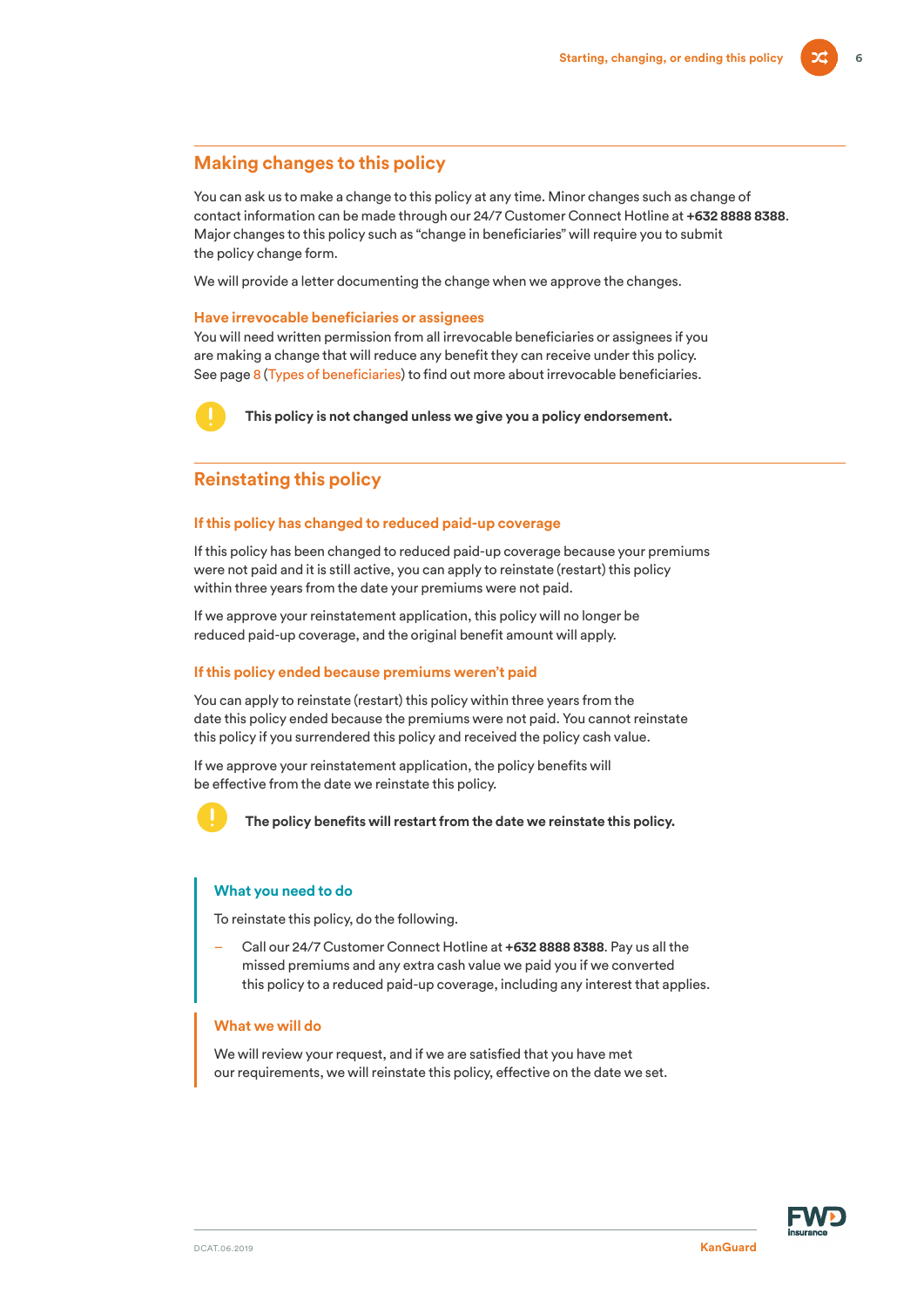

# The main people under this policy

**We refer to the policy owner, insured person, and beneficiaries throughout this policy document. This section explains who they are, what rights they have, and how they are treated under this policy.**

## **Policy owner (you)**

You (the policy owner) own this policy, and your details are shown on the policy data page or endorsement. Only you can make changes to or enforce any rights under this policy.

You will receive all of the benefits under this policy, except for the death benefit which is paid to the beneficiaries.



**If you have any irrevocable beneficiaries or assignees, you will need their permission to make certain changes to this policy. See page 8 (Types of beneficiaries) for details.**

#### Using this policy as collateral

You can choose to assign the benefits under this policy to someone else (assignee) as collateral for a loan. We will only recognize a policy assignment if we have made a record of it, and issued to you with a policy endorsement.

#### **What you need to do to assign your policy**

You need to provide us a signed and notarized collateral assignment form along with any additional information we need. Call our 24/7 Customer Connect Hotline at **+632 8888 8388** and they will guide you through the process.

#### **What we will do**

We will make a record of your assignment, and provide you with acknowledgment in writing.

We are not responsible for the effect, sufficiency or validity of any assignment.

### **Insured person**

This is the person you chose for us to protect under this policy. We will pay a lump sum if this person dies as a result of an accident, or becomes disabled as a result of a terrorist act.

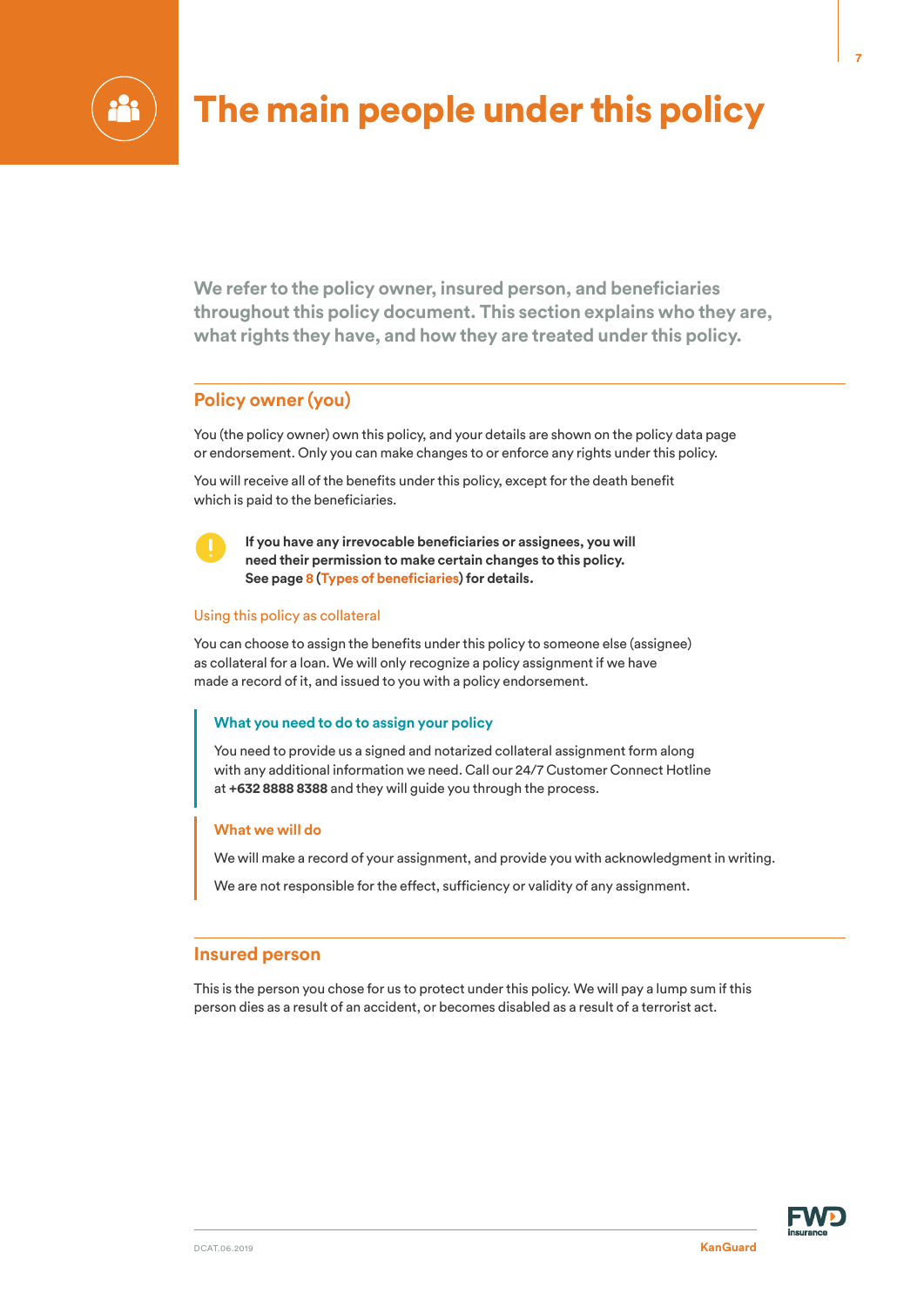## **Beneficiaries**

The beneficiaries are the people you chose to receive any amounts paid under your policy when the insured person dies. You can appoint one or more beneficiaries, and you can decide how much of the death benefit each beneficiary will receive.

Beneficiaries receive the death benefit under this policy. Beneficiaries cannot receive any other benefit under this policy, and they cannot make changes to this policy.

### **Disqualification of beneficiaries due to unlawful acts**

If the insured person dies from any of the policy beneficiaries committing any illegal or unlawful act, we will not consider those policy beneficiaries to be 'qualified' claimants for any benefit under this policy under Section 12 of the Amended Insurance Code of the Philippines (Republic Act 10607).

## **Type of beneficiaries**

When you choose your beneficiaries, you classify them as 'revocable' or 'irrevocable', and 'primary' or 'contingent'. These choices affect how easily you can change your policy, and who is first in line to receive the benefits. You can choose any legal entity (including a corporation, partnership, charity, or trust) to be a beneficiary.

#### **Revocable or irrevocable**

Your beneficiaries will be revocable or irrevocable.

#### **Revocable**

If you make all of your beneficiaries revocable, you can make any change to your policy without the permission of your revocable beneficiaries.

#### **Irrevocable**

If you make any of your beneficiaries irrevocable, you need written permission from all of your irrevocable beneficiaries if you are making a change that will reduce any death benefit they can receive under this policy.

Beneficiaries are considered to be irrevocable if you made no changes to your beneficiaries while the insured person was alive.



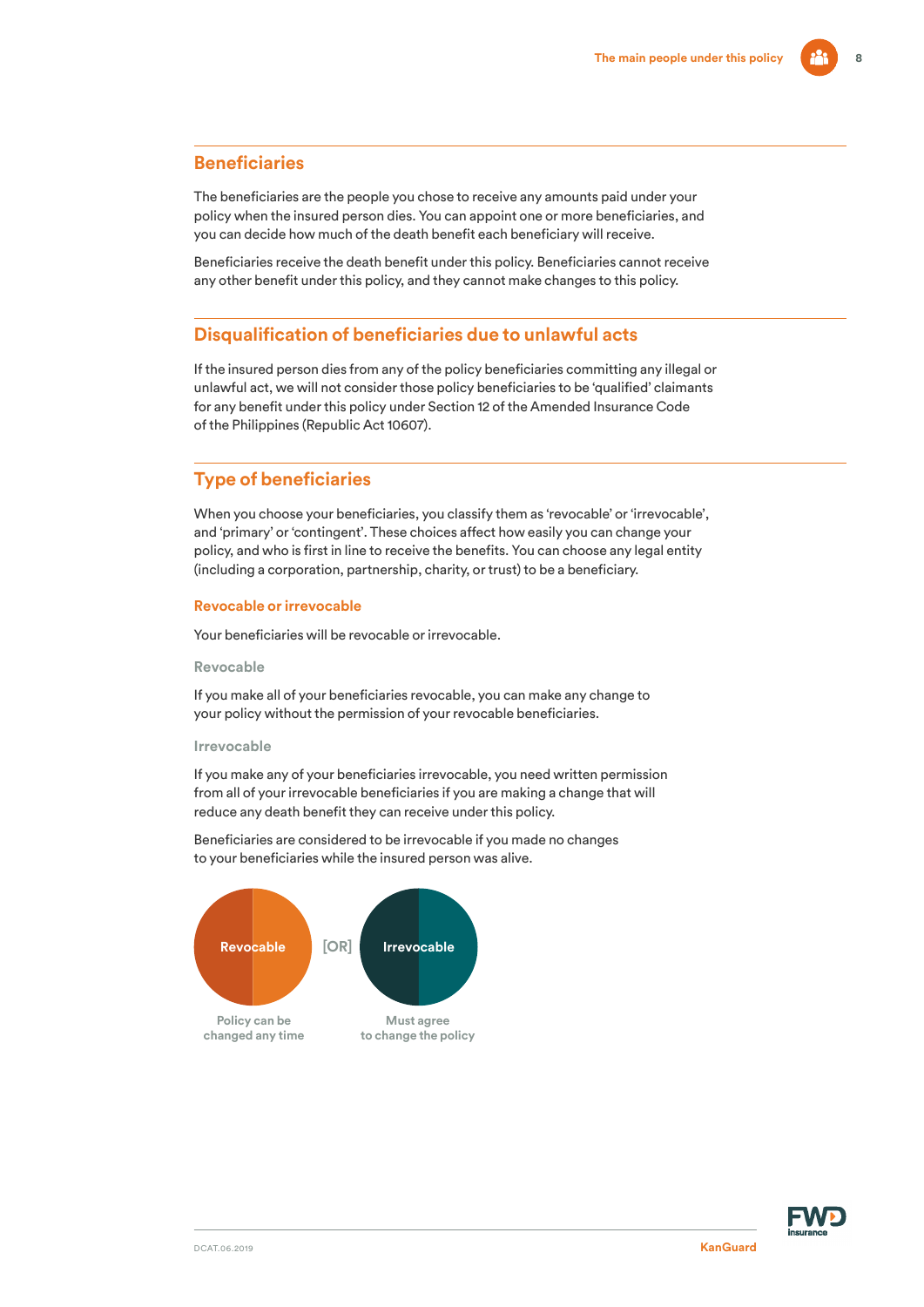#### **Primary or contingent**

Your beneficiaries will be primary or contingent. Primary beneficiaries are first in line to receive the death benefit. If there are no living primary beneficiaries, we will pay the death benefit to the contingent beneficiaries if any.



**Contingent beneficiaries are the back-ups for your primary beneficiaries. They only receive a benefit if there are no primary beneficiaries.**

#### **Primary**

We will pay the entire death benefit to the surviving primary beneficiaries in the specific shares you have chosen. If you have not chosen any specific shares, we will pay them in equal shares.

#### **Contingent**

If there are no living primary beneficiaries, we will pay the entire death benefit to the surviving contingent beneficiaries if any in the specific shares you have chosen. If you have not chosen any specific shares, we will pay them in equal shares.



## **Substitute beneficiaries**

We think it's important to be ready for anything, so your policy has rules if there are no primary or contingent beneficiaries when the insured person dies. This may happen if the beneficiaries have been disqualified by law, or if they die before the insured person.

Should this happen, we will pay the policy owner the death benefit on the event of death. Otherwise, we will pay the death benefit to any of the surviving relations of the insured person's:

- legal spouse;
- legitimate children;
- illegitimate children;
- parents;
- brothers and sisters; or
- half-brothers and half-sisters.

If we cannot pay any of the people above, we will pay the death benefit to the insured person's estate.

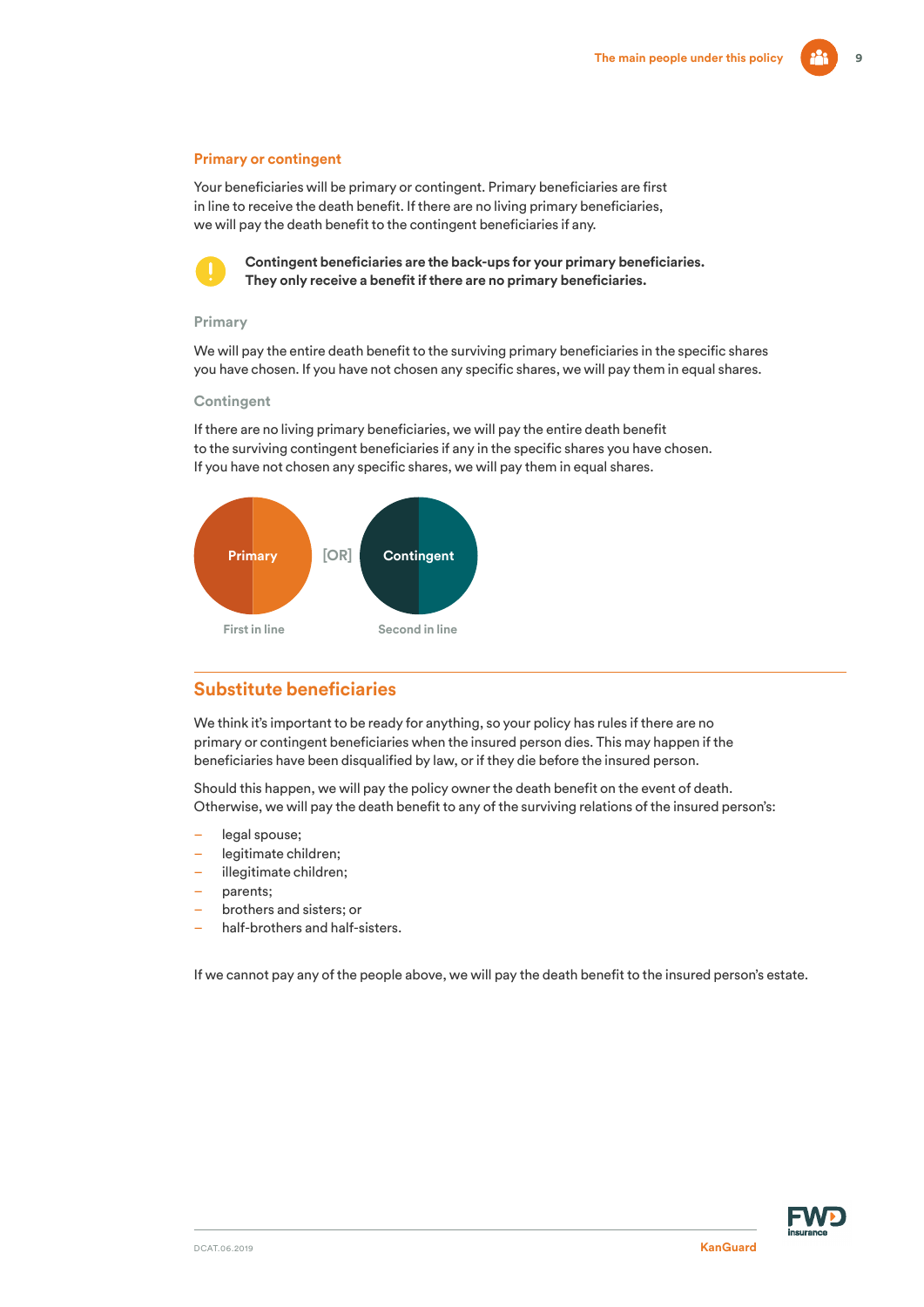

#### **Changing a beneficiary**

You can change or add a beneficiary at any time before your policy ends. If you have any irrevocable beneficiaries and you want to:

- reduce the death benefit share of the irrevocable beneficiaries; or
- remove any of the irrevocable beneficiaries;

you need to get the consent of the current irrevocable beneficiaries whose death benefit may be reduced, before we can make the change.

#### **What you need to do**

To change the beneficiary, you need to tell us in writing and give us any other information we need (including the consent of any of the irrevocable beneficiaries).

### **What we will do**

We will provide a letter documenting the change.

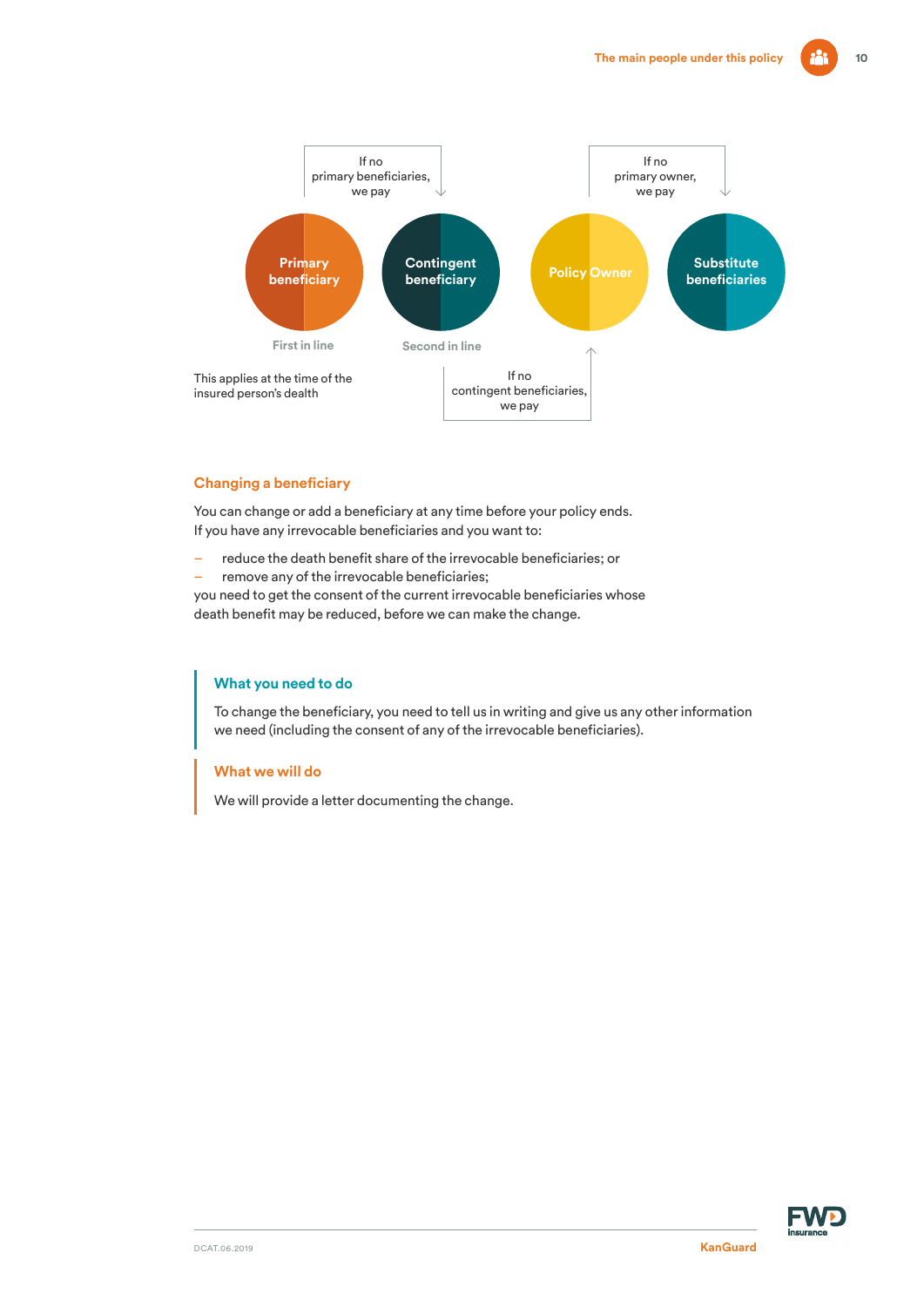

**This section explains your premiums and what happens when you miss a payment.**

## **Premiums**

You need to keep paying your premiums for this policy during the duration (years payable) shown on the policy data page.

## **When you need to pay your premiums**

When you apply for this policy, you will be told how much you need to pay and when the premiums are due (the premium due dates). You need to keep paying your premiums until the date shown on the policy data page.

## **What happens if you do not pay your premiums**

#### **31-day grace period to pay**

You have a 31-day grace period after the premium due date to pay the premium. This policy will continue after the grace period if you pay the premium within the grace period. Otherwise, the policy will only continue until the end of the grace period.

#### **Non-forfeiture options if you don't pay within the 31-day grace period**

If we do not receive payment within the grace period, you can tell us to do one of the following non-forfeiture options.

- Continue this policy, but change it to reduced paid-up coverage (see details below); or
- Surrender (end) your policy, and receive the cash value, if any.

If you have not told us your choice, we will use the reduced paid-up coverage non-forfeiture option.

#### **Reduced paid-up coverage**

Under this option, we keep this policy active, but reduce the policy benefits. This means, the expiry date will remain the same, but the benefit amount will be lower.

We determine the new benefit amount based on the available cash value and the insured person's age on the date of the change.

While this policy is still active, you can apply to change this policy back from reduced paid-up coverage within three years from the date you missed your premium. See page 6 (Reinstating this policy) for details.

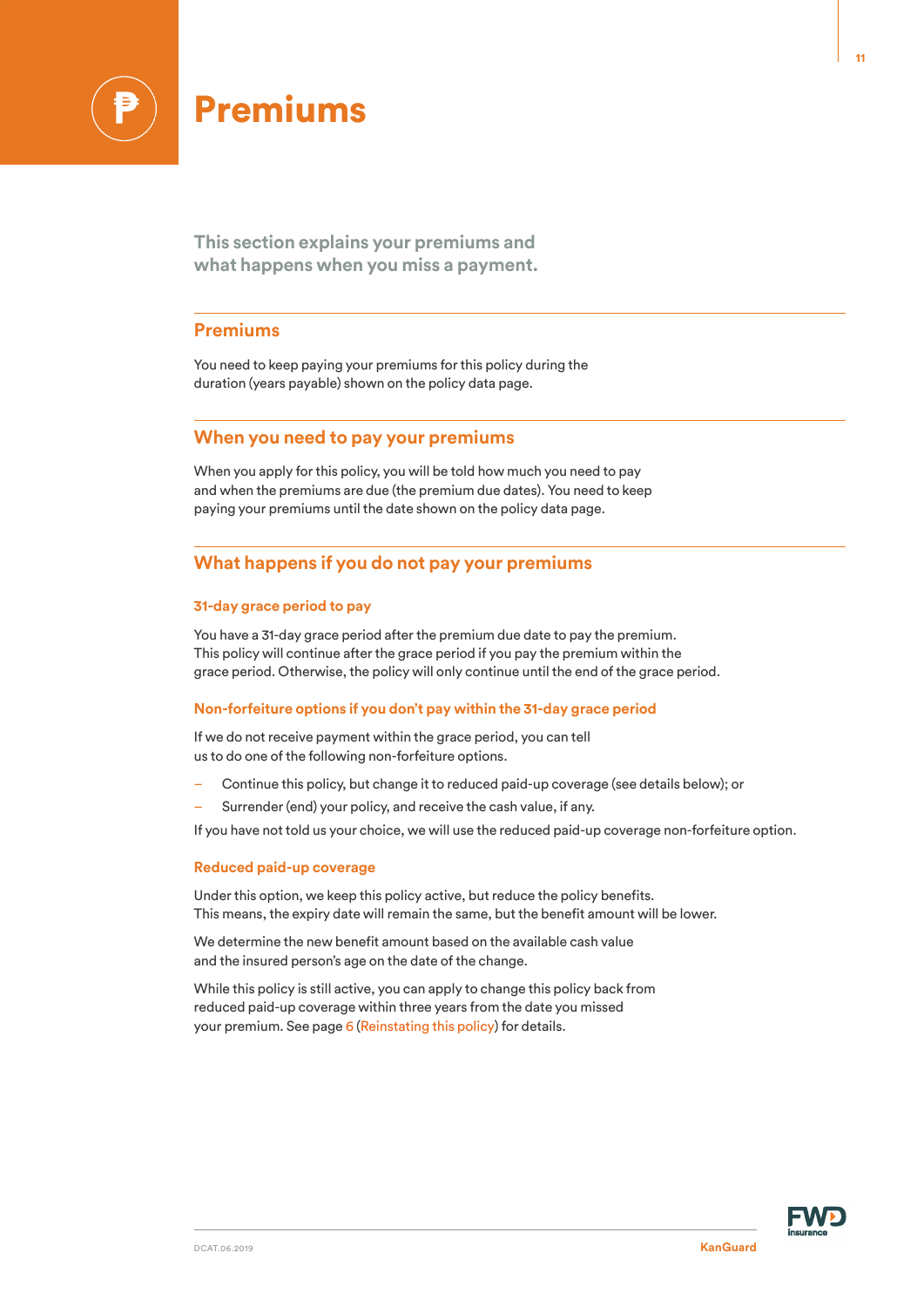

## Keeping it legal

**In this section, we explain the important legal rights and obligations under this policy.**

## **Contract and governing law**

This policy is a legal contract of insurance between you and us, and is governed by Philippine law.

Under this policy, we agree to provide the policy benefits, and you agree to keep to the terms and conditions of this policy.

## **Incontestability**

We can contest (dispute) the validity of any claim within two years from the effective date or the date we last reinstated this policy (whichever is later) if we discover that you or the insured person did not give us complete, correct, or true information when you applied for this policy.

We cannot contest (dispute) the validity of any claim after the two-year period unless we are allowed by law or jurisprudence.

If we contest (dispute) a claim, we will review the claim and decide if we have any reason to treat this policy as having never existed. If we do, we will not pay any benefit, and we will refund all premiums you have paid (to you or to your beneficiaries).

### **Incorrect age or gender**

If we discover that we were given the incorrect age or gender for the insured person, we will adjust the benefit amount to reflect the correct age and gender.

If the insured person was not eligible for insurance coverage at their correct age and gender, we will treat this policy as having never existed, and we will refund all premiums you have paid.

## **Time limit on legal action**

No one can take legal action in connection with this policy after five years from the time the reason for the legal action arose. Legal actions done on this policy can be made anywhere within the legal jurisdiction of the Philippines.

## **Payments under the policy**

All amounts paid to us, or by us, in connection with this policy will be paid in the currency shown on the policy data page.

We will only make payments in the Philippines.

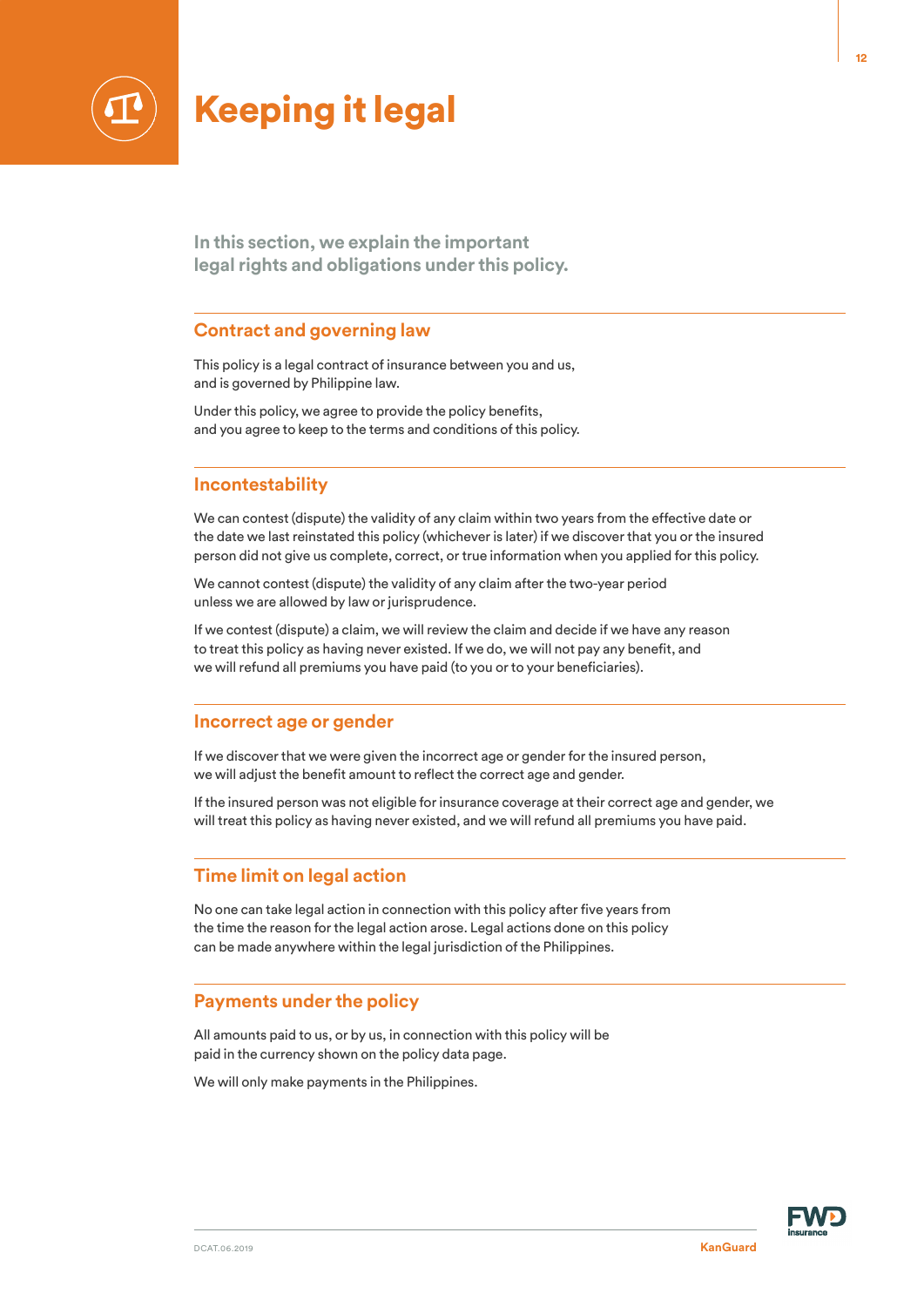## **Payments are not adjusted for inflation or deflation**

Article 1250 of the Civil Code of the Philippines does not apply to any payments under this policy.

Article 1250 says:

"In case an extraordinary inflation or deflation of the currency stipulated should supervene, the value of the currency at the time of establishment of the obligation shall be the basis of payment…"



**No adjustments are made if there is any extraordinary rise or fall in the value of the currency you chose for this policy.** 

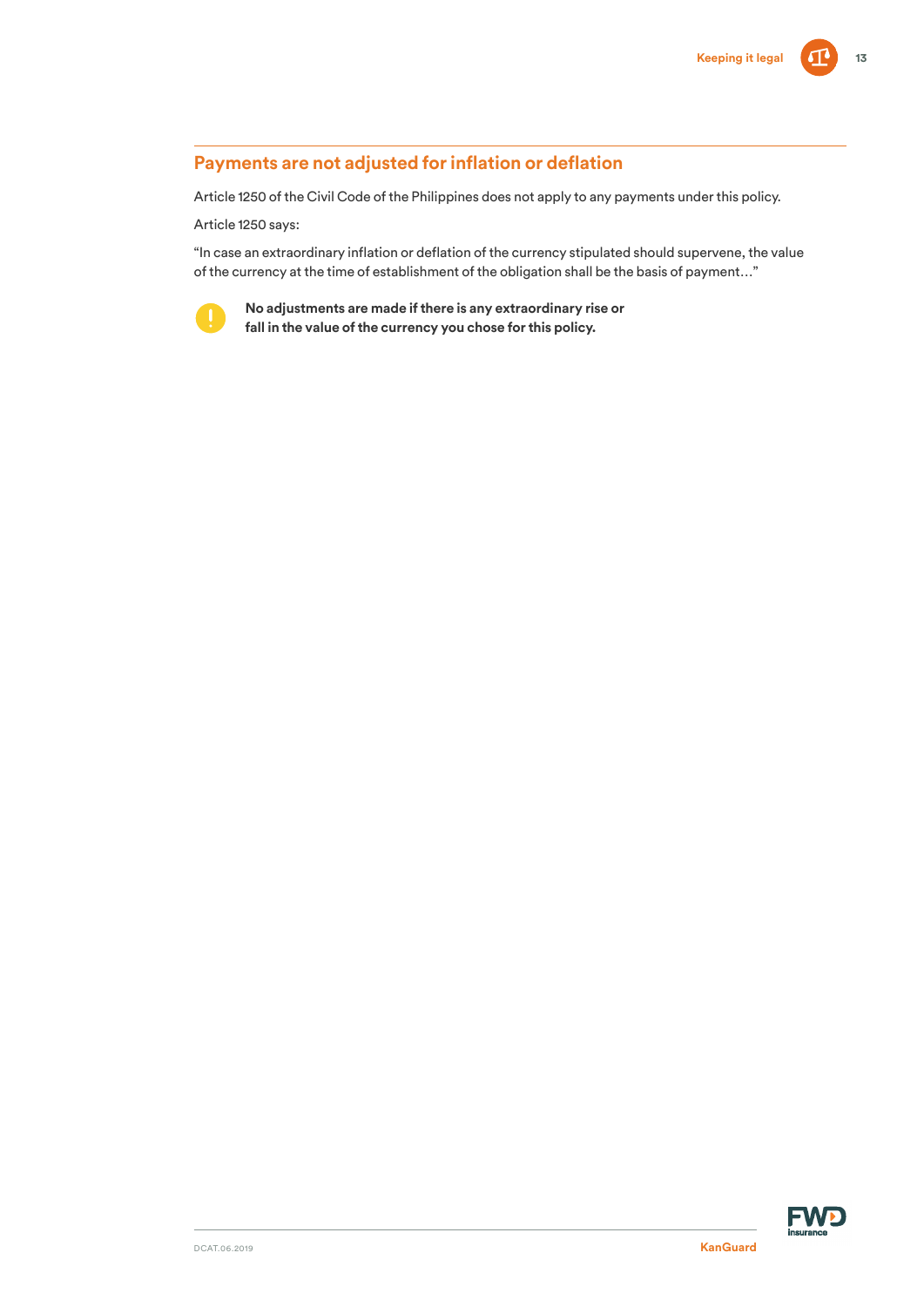

# Important words and phrases

**The list below explains the meanings of certain words and phrases used in this document.**

| Accident              | An accident is the abrupt, unexpected, and unwanted contact<br>between the insured person and an external object or substance.                                                                     |  |  |  |  |
|-----------------------|----------------------------------------------------------------------------------------------------------------------------------------------------------------------------------------------------|--|--|--|--|
|                       | The accident must be the sole and direct cause of death<br>or the injury leading to death.                                                                                                         |  |  |  |  |
| <b>Beneficiaries</b>  | The person or people you chose to receive the death benefit<br>under this policy if the insured person dies.                                                                                       |  |  |  |  |
| <b>Benefit amount</b> | Refers to the benefit amount or sum assured of<br>this policy shown on the policy data page.                                                                                                       |  |  |  |  |
| <b>Cash value</b>     | The amount shown on page 17 (Table of Cash Values and<br>Reduced Paid-up Coverage) that is used to determine:                                                                                      |  |  |  |  |
|                       | the surrender benefit; and<br>the amount used to calculate your coverage if this policy is changed<br>to the reduced paid-up status because the premiums aren't paid.                              |  |  |  |  |
| <b>Claimant</b>       | The beneficiaries if the claim is a death.                                                                                                                                                         |  |  |  |  |
|                       | The owner if the claim is a surrender benefit.                                                                                                                                                     |  |  |  |  |
| <b>Disability</b>     | Disability means any of the conditions specified below.                                                                                                                                            |  |  |  |  |
|                       | Total and irreversible loss of sight on both eyes                                                                                                                                                  |  |  |  |  |
|                       | Total and irrecoverable loss of hearing on both ears                                                                                                                                               |  |  |  |  |
|                       | Total and permanent inability to use of both hands or both feet                                                                                                                                    |  |  |  |  |
|                       | Total and permanent inability to use one hand and one foot                                                                                                                                         |  |  |  |  |
|                       | Third degree burns affecting at least 20% of skin surface area                                                                                                                                     |  |  |  |  |
|                       | The condition must be confirmed by a medical practitioner defined in page 15.                                                                                                                      |  |  |  |  |
| <b>Effective date</b> | The day this policy and insurance coverage start.                                                                                                                                                  |  |  |  |  |
| <b>Endorsement</b>    | The document we provide to record any official change to this policy<br>when we issue it or throughout the life of the policy. An endorsement<br>can only be issued by an authorized FWD employee. |  |  |  |  |
| <b>Expiry date</b>    | The date shown on the policy data page, or the end of the reduced<br>paid-up coverage if the non-forfeiture option is applied, when this policy<br>and insurance coverage ends.                    |  |  |  |  |
| <b>Insured person</b> | The person insured under this policy and shown under 'insured'<br>on the policy data page.                                                                                                         |  |  |  |  |
|                       |                                                                                                                                                                                                    |  |  |  |  |

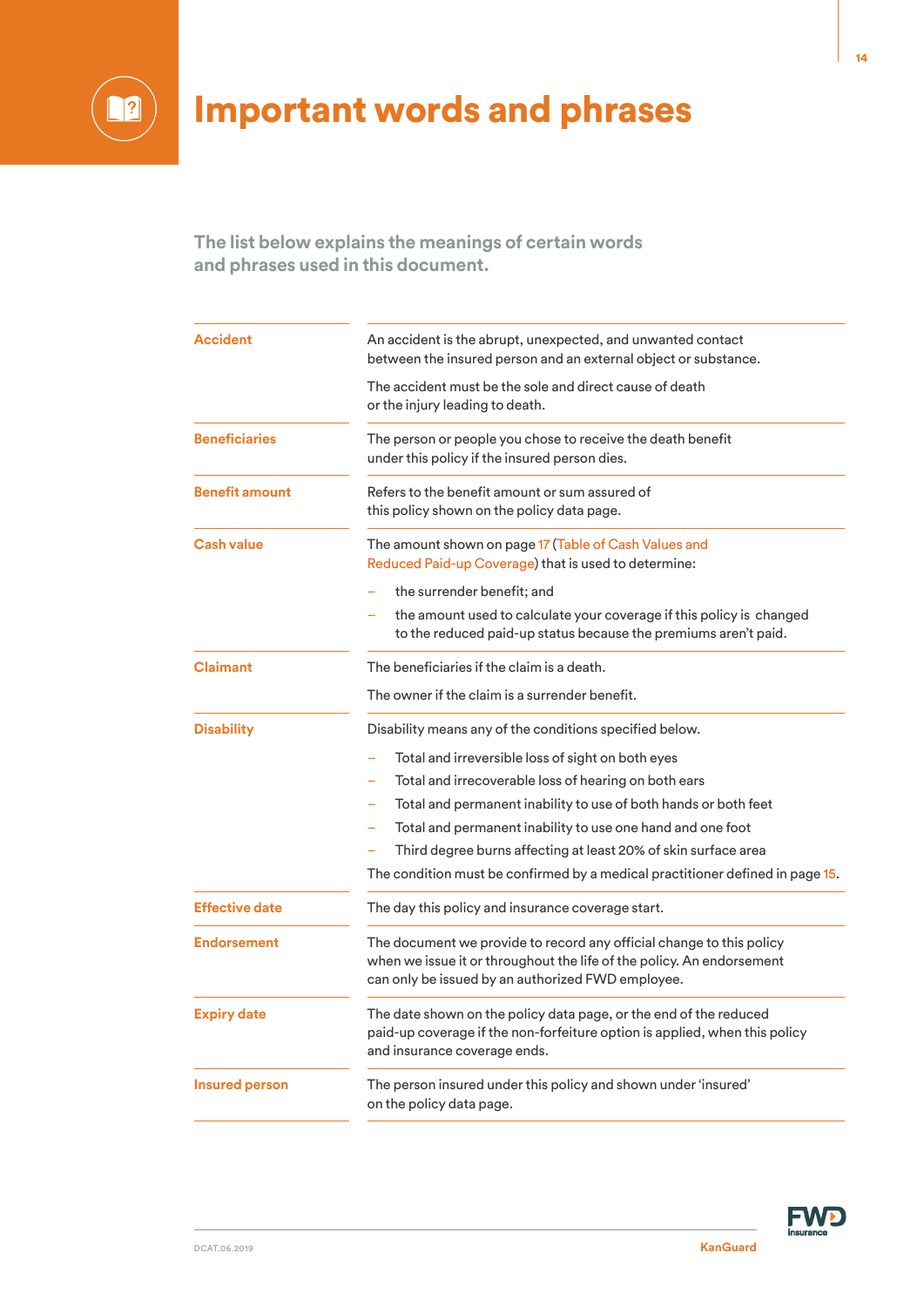| <b>Medical practitioner</b>     | A medical practitioner is a person who is licensed and registered<br>in the Philippines to practice medicine. Unless we agree in writing,<br>a medical practitioner cannot be any of the following people:                                                                                                                                                                     |  |  |  |
|---------------------------------|--------------------------------------------------------------------------------------------------------------------------------------------------------------------------------------------------------------------------------------------------------------------------------------------------------------------------------------------------------------------------------|--|--|--|
|                                 | you or the insured person;                                                                                                                                                                                                                                                                                                                                                     |  |  |  |
|                                 | your insurance agent, family member, business<br>partner, employer, or employee; or                                                                                                                                                                                                                                                                                            |  |  |  |
|                                 | the insured person's insurance agent, family member,<br>business partner, employer, or employee.                                                                                                                                                                                                                                                                               |  |  |  |
| <b>Policy</b>                   | All of the documents listed below.                                                                                                                                                                                                                                                                                                                                             |  |  |  |
|                                 | This policy document.                                                                                                                                                                                                                                                                                                                                                          |  |  |  |
|                                 | The policy data page.                                                                                                                                                                                                                                                                                                                                                          |  |  |  |
|                                 | The application form and any documents you provided with it.                                                                                                                                                                                                                                                                                                                   |  |  |  |
|                                 | Any policy endorsement.                                                                                                                                                                                                                                                                                                                                                        |  |  |  |
|                                 | The rewards terms and conditions.                                                                                                                                                                                                                                                                                                                                              |  |  |  |
| Policy data page                | The document that shows:                                                                                                                                                                                                                                                                                                                                                       |  |  |  |
|                                 | your name and details;                                                                                                                                                                                                                                                                                                                                                         |  |  |  |
|                                 | the effective date and expiry date of this policy;                                                                                                                                                                                                                                                                                                                             |  |  |  |
|                                 | the benefit amount;                                                                                                                                                                                                                                                                                                                                                            |  |  |  |
|                                 | the premium you have paid; and                                                                                                                                                                                                                                                                                                                                                 |  |  |  |
|                                 | the policy premium due dates.                                                                                                                                                                                                                                                                                                                                                  |  |  |  |
| <b>Policy owner</b>             | You, the person who owns this policy. Your details are                                                                                                                                                                                                                                                                                                                         |  |  |  |
|                                 | shown under 'owner' on the policy data page. We also use                                                                                                                                                                                                                                                                                                                       |  |  |  |
|                                 | the term 'you', or 'your' on this policy document.                                                                                                                                                                                                                                                                                                                             |  |  |  |
| <b>Premium due date</b>         | The date your premium is due to be paid, shown on your policy data page.                                                                                                                                                                                                                                                                                                       |  |  |  |
| <b>Terrorist act, terrorism</b> | Terrorist act or terrorism means an unlawful and violent act carried out<br>anywhere in the world by one or more members of a non-government<br>organization or group with the intent to physically harm people and<br>intimidate society or the government in support of a political, ideological,<br>religious or social objective. An event officially described as being a |  |  |  |
|                                 | "Terrorist Act" or "Terrorism" by the government where that event occurs                                                                                                                                                                                                                                                                                                       |  |  |  |
|                                 | will be considered as such, even if it does not meet the definition above.                                                                                                                                                                                                                                                                                                     |  |  |  |
|                                 | The terrorist act or terrorism must be the sole and direct cause                                                                                                                                                                                                                                                                                                               |  |  |  |
|                                 | of death, the injury leading to death, or disability.                                                                                                                                                                                                                                                                                                                          |  |  |  |
| We, us, and our                 | FWD Life Insurance Corporation, the issuer of your policy.                                                                                                                                                                                                                                                                                                                     |  |  |  |
| You, and your                   | You, the person who owns this policy. Your details are                                                                                                                                                                                                                                                                                                                         |  |  |  |
|                                 | shown under 'owner' on the policy data page.                                                                                                                                                                                                                                                                                                                                   |  |  |  |

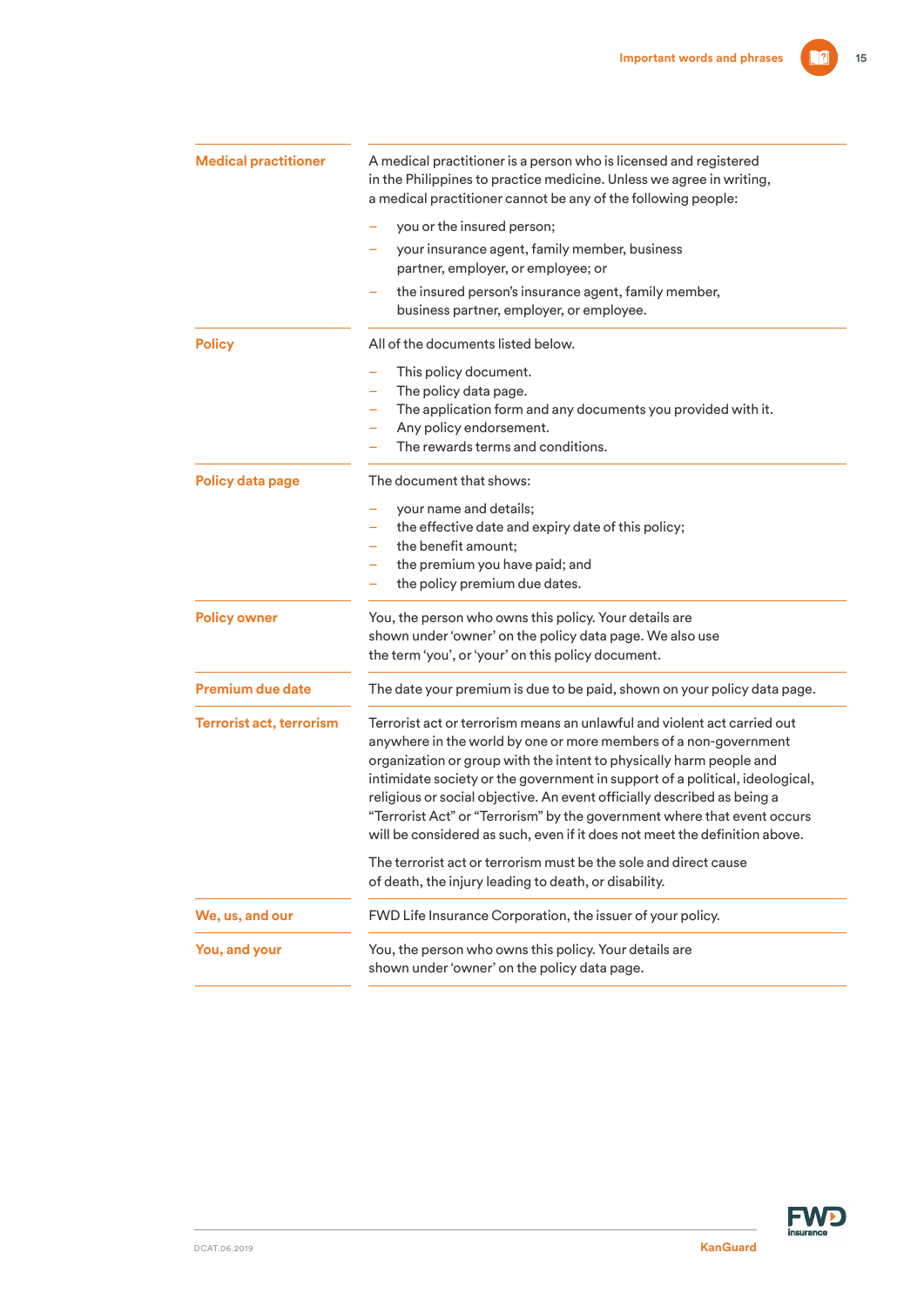Important notice: The Insurance Commission, with offices in Manila, Cebu and Davao, is the government office in charge of enforcing all laws related to insurance and supervising insurance companies and intermediaries. They help the general public in matters relating to insurance. For any questions or complaints, please contact the Public Assistance and Mediation Division (PAMD) of the Insurance Commission at 1071 United Nations Avenue, Manila. Phone +632-85238461 to 70 or email publicassistance@insurance.gov.ph. The official website of the Insurance Commission is www.insurance.gov.ph